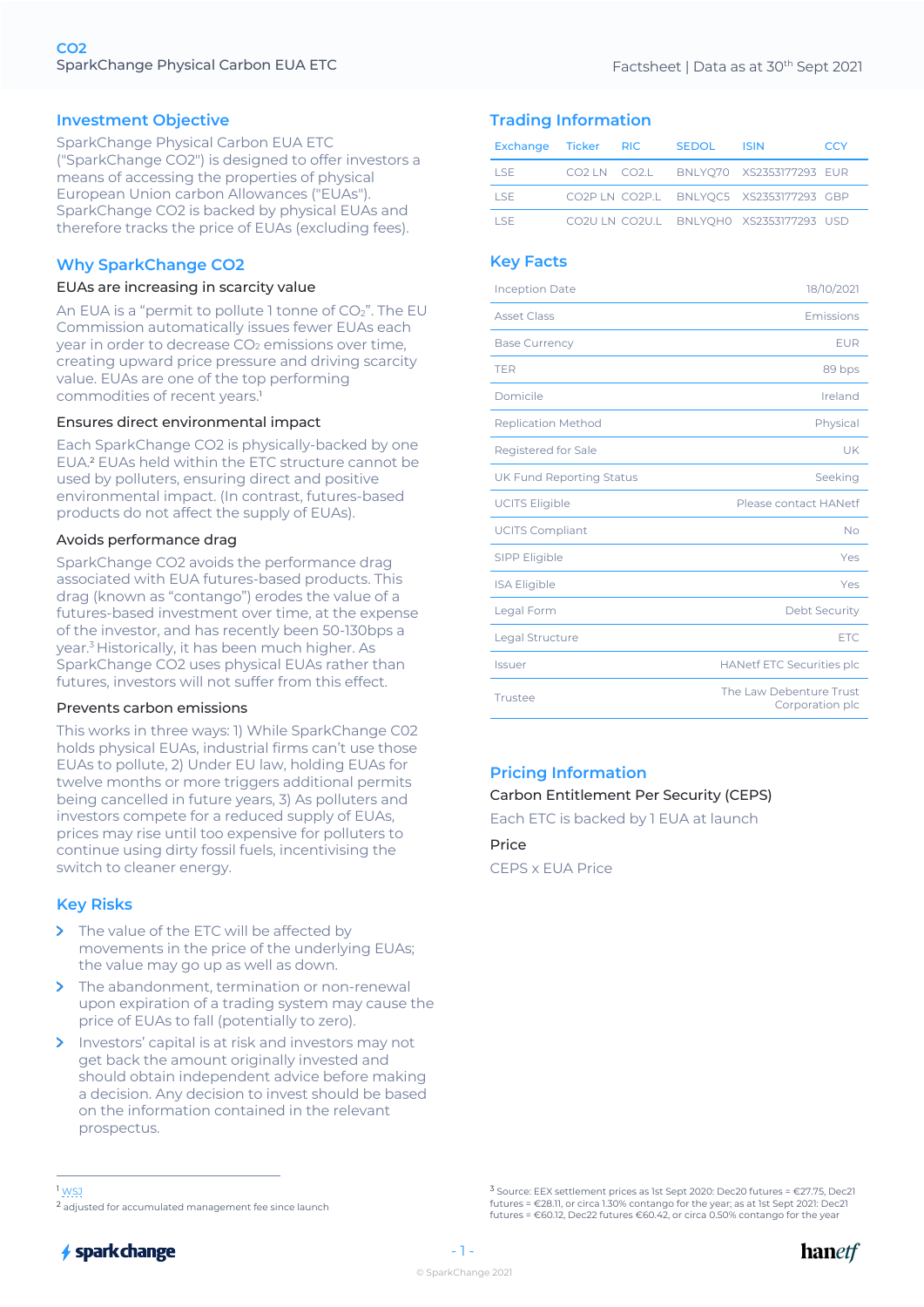## **Index Information**

The Spark Change Physical Carbon EUA ETC ("ETC"), is a series of secured debt securities issued by HANetf ETC Securities plc (the "Company") that are linked to physical European Union Allowances ("EUAs") under the European Union Emissions Trading Scheme. The ETC is structured as a debt security and are not units in a collective investment scheme.

## **Performance and Volatility Indicators (USD)**

| Period              | <b>Annualised Net Return</b> | Volatility |
|---------------------|------------------------------|------------|
| 2014                | 46.64%                       | 45.20%     |
| 2015                | 14.17%                       | 24.50%     |
| 2016                | $-20.32%$                    | 55.02%     |
| 2017                | 23.51%                       | 44.71%     |
| 2018                | 204.45%                      | 47.09%     |
| 2019                | 1.22%                        | 41.03%     |
| 2020                | 28.52%                       | 51.15%     |
| 2021* (to 29.10.21) | 83.21%                       | 38.18%     |

Data up to 29.10.2021. Performance before inception is based on price per EAU in Euros. Capital at Risk. Past performance is not an indicator for future results and should not be the sole factor of consideration when selecting a product. Please note that all performance figures show net data. Please note that Investors should read the prospectus of the Issuer ("Prospectus") before investing and should refer to the section of the Prospectus entitled 'Risk Factors' for further details of risks associated with an investment in this product.

# **About SparkChange**

SparkChange is a provider of specialist carbon investment products and data, enabling investors to achieve both financial returns and positive environmental impact. The company was established by experts in environmental products and capital markets technologies to set a new standard in carbon investing. Our mission is to revolutionise access to carbon. More investors with access means a bigger impact on the environment. That doesn't just change a world of investing. It can change the future of our planet.

## **About HANetf**

HANetf is an independent provider of UCITS ETFs, working with asset management companies to bring differentiated, modern and innovative exposures to European ETF investors. Via our white-label ETF platform, HANetf provides a complete operational, regulatory, distribution and marketing solution for asset managers to launch and manage UCITS ETFs.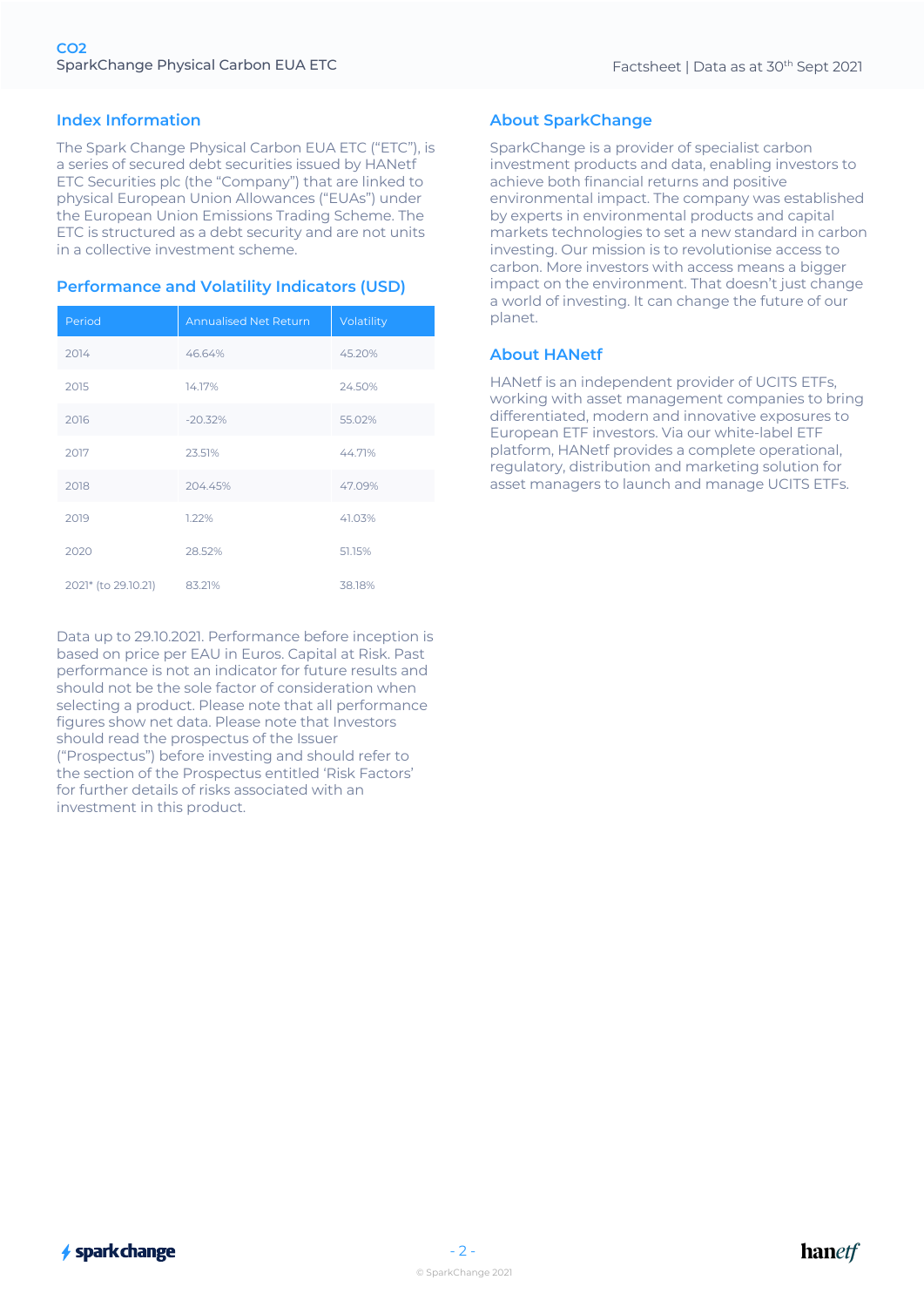## **IMPORTANT INFORMATION**

This factsheet is approved for professional use only.

### Communications issued in the UK (ETFs and ETCs)

The content in this document is issued by HANetf Limited ("HANetf") and approved by Privium Fund Management (UK) Limited ("Privium"). HANetf are an appointed representative of Privium, which is authorised and regulated by the Financial Conduct Authority.). HANetf is registered in England and Wales with registration number 10697042.

Communications issued in the European Economic Area ("EEA") relating to ETFs

The content in this document is issued by HANetf Management Limited ("HML") acting in its capacity as management company of HANetf ICAV. HML is authorised and regulated by the Central Bank of Ireland. HML is registered in Ireland with registration number 621172.

Communications issued in the European Economic Area ("EEA") relating to ETCs

The content in this document is issued by Walnut Financial Services B.V. and OAKK Capital Partners B.V. ("OAKK"), an investment firm authorised and regulated by the Authority for the Financial Markets in The Netherlands. OAKK is registered in The Netherlands with registration number 24425154.

This communication has been prepared for professional investors, but the ETCs and ETFs set out in this communication ("Products") may be available in some jurisdictions to any investors. Please check with your broker or intermediary that the relevant Product is available in your jurisdiction and suitable for your investment profile.

Past performance is not a reliable indicator of future performance. The price of the Products may vary and they do not offer a fixed income.

This document may contain forward looking statements including statements regarding our belief or current expectations with regards to the performance of certain assets classes. Forward looking statements are subject to certain risks, uncertainties and assumptions. There can be no assurance that such statements will be accurate and actual results could differ materially from those anticipated in such statements. Therefore, readers are cautioned not to place undue reliance on these forward-looking statements.

The content of this document is for information purposes and for your internal use only, and does not constitute an investment advice, recommendation, investment research or an offer for sale nor a solicitation of an offer to buy any Product or make any investment.